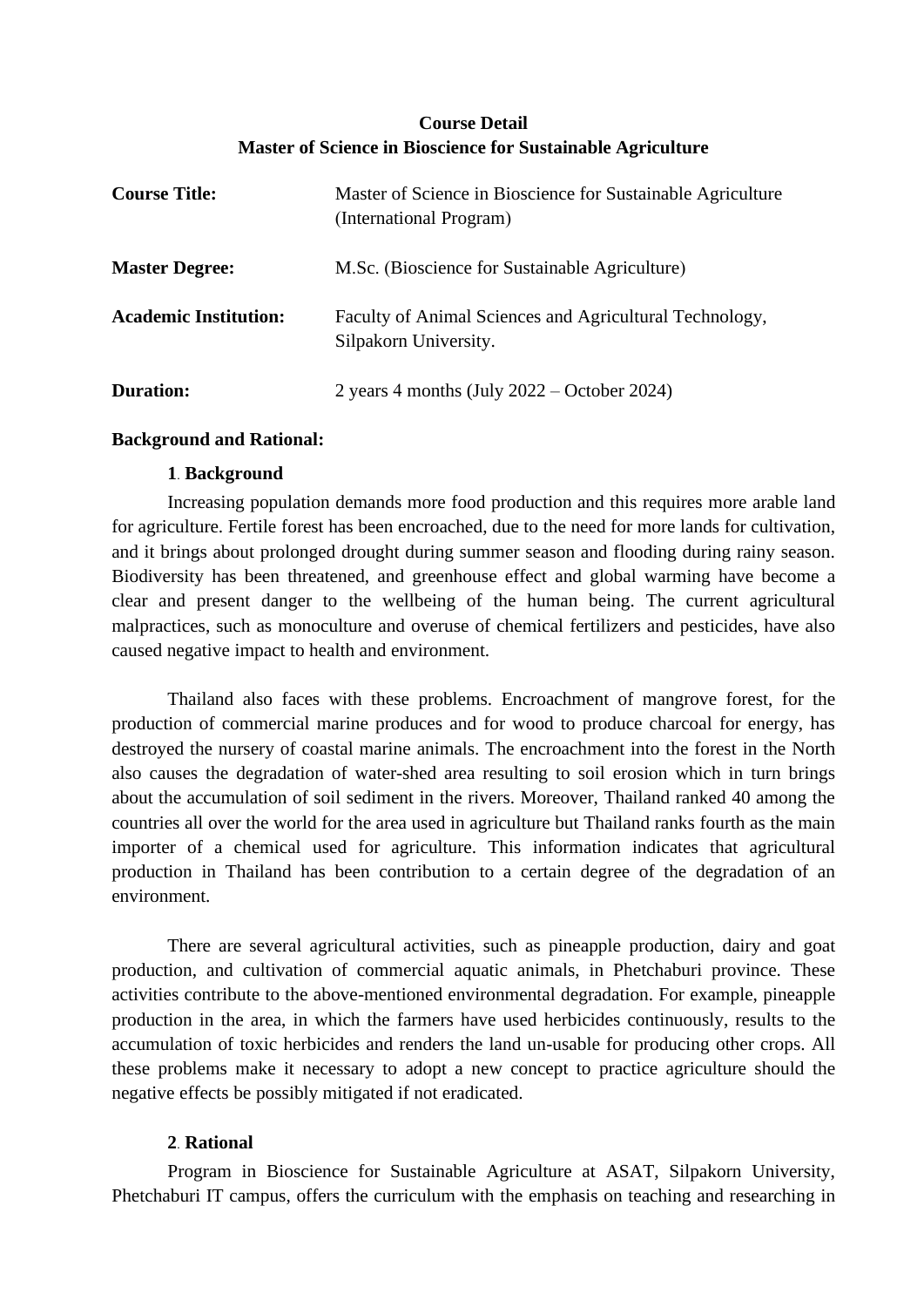sustainability in agriculture to address these problems. The core concept of this curriculum bases on the application of knowledge in biological science to solve the problem in agricultural production based on sufficiency economy philosophy (SEP). Research questions come from any sectors of the society, regardless of disciplines and scales of operation.

There are several Royal initiated projects which promote the concept of sustainability and SEP in Phetchaburi province, Thailand where ASAT, SU is located. This makes ASAT suitable and ready to teach the students to study in the program in Bioscience for Sustainable Agriculture under the sponsorship of Thailand International Cooperation Agency (TICA), Ministry of Foreign Affairs of the Kingdom of Thailand. For instance, the HuaySai Royal Development Study Center has provided the knowledge about the sufficient and sustainable agricultural production to the farmers. Some of these farmers have become to be an expert, promoting SEP and related agricultural techniques to the other farmers. Other Royal projects, such as the Sirindhorn International Environment Park (SIEP), "Chang-Hua-Mun" Royal Initiative Project and the King Royally Initiated Laem Phak Bia Environmental Research and Development Project, are also promoting the concept of sustainability and sufficiency economy philosophy (SEP) although each project has focused on different themes.

Staffs of ASAT, with expertise in both theoretical and applicable aspects of biological science, have been robustly conducting various research projects covering the areas of sustainable animal production, clean technology, animal care and hygiene, plant pest control, sustainable coastal resource management, appropriate technology for environmental control, soil conservation, integrated soil fertility management, plant genetic management, efficient waste management and waste utilization. Current research projects in these areas, funded to ASAT staffs, should offer the TICA-sponsored students an opportunity to learn and grow for their future.

#### **Objectives:**

Master of Science in Bioscience for Sustainable Agriculture ( International Program) aims to create personnel in agriculture with the capability to integrate bioscience knowledge with local wisdom, on the emphasis of the conservation of natural resources and environment to promote and develop the sustainability of agriculture.

#### **Course Synopsis and Methodology:**

**1. Study plan**

The Master of Science Program in Bioscience in Sustainable Agriculture (International Program) requires the candidate to take courses no less than 24 credits plus the research which is equivalent to 12 credits (Total 36 credits). The degree shall be awarded when the students fulfill one international publication.

|                                | 1. Study plan                                                |                |  |
|--------------------------------|--------------------------------------------------------------|----------------|--|
| <b>Course code Course name</b> |                                                              | <b>Credits</b> |  |
| The first year                 |                                                              |                |  |
| 1 <sup>st</sup> Semester       |                                                              |                |  |
| 715 501                        | Cell Science and Molecular Biology                           | $3(3-0-6)$     |  |
| 715 502                        | Bioscience for Agricultural and Environmental Sustainability | $3(3-0-6)$     |  |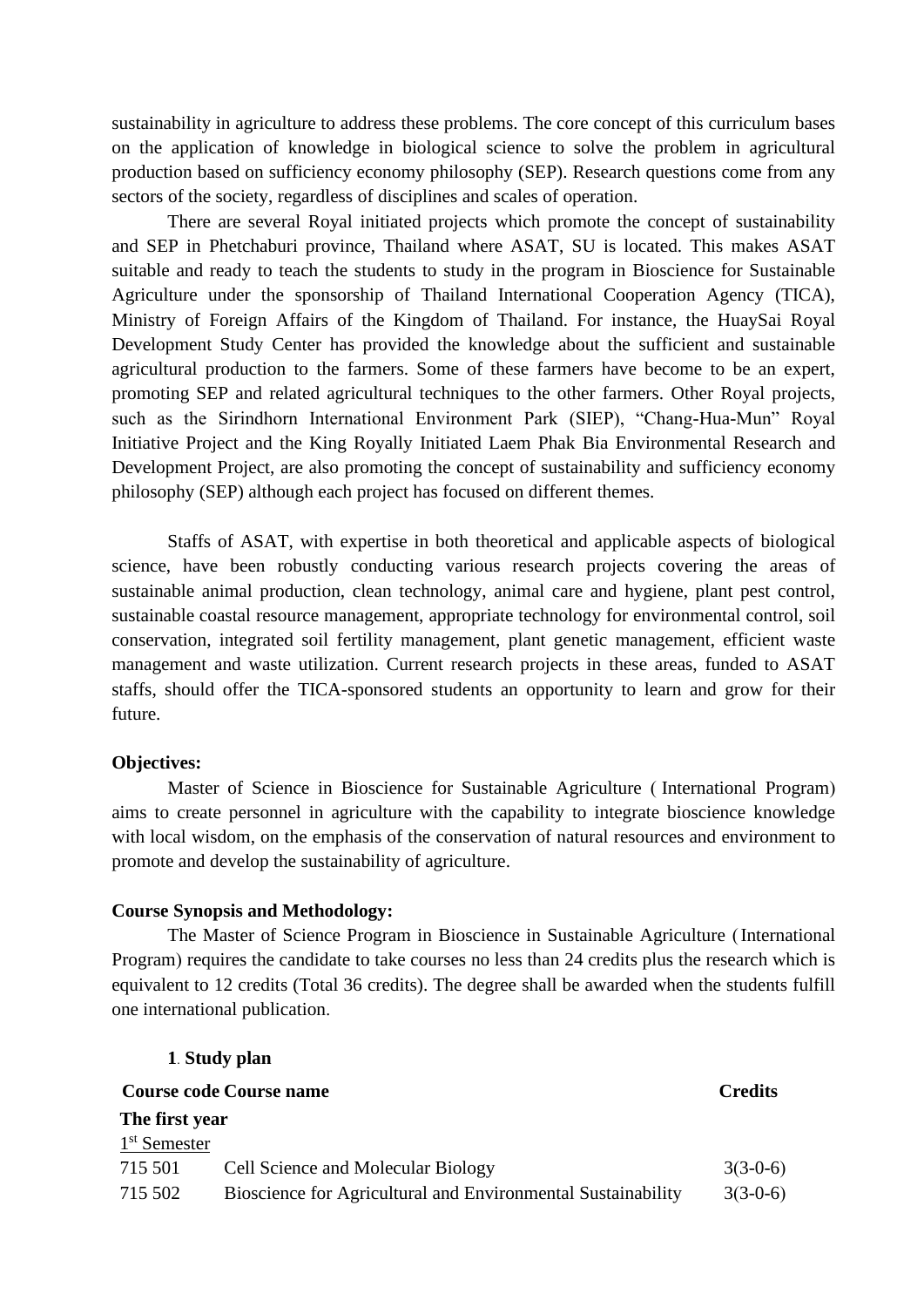| 715 503 | Research Methodology for Agricultural Sustainability                               | $3(3-0-6)$ |
|---------|------------------------------------------------------------------------------------|------------|
| 715 504 | Selected Skills for Research in Bioscience for Sustainable 1(1-0-2)<br>Agriculture |            |
| 715 505 | Seminar in Bioscience for Sustainable Agriculture I                                | $1(1-0-2)$ |
|         | <b>Total</b>                                                                       | 11 credits |

## 2<sup>nd</sup> Semester

| 715 506 | Seminar in Bioscience for Sustainable Agriculture II                                            | $1(1-0-2)$ |
|---------|-------------------------------------------------------------------------------------------------|------------|
| 715 507 | Integrative Research in Bioscience for Sustainable Agriculture                                  | $3(2-3-4)$ |
|         | <b>Elective Course</b>                                                                          |            |
|         | <b>Total</b>                                                                                    | 10 credits |
|         | Thesis Proposal examination shell be conducted before the first<br>semester of the second year. |            |

### **The second year**

| 1 <sup>st</sup> Semester |                            |                  |
|--------------------------|----------------------------|------------------|
| 715 592                  | Thesis                     | 6                |
|                          | <b>Elective Course</b>     | 3                |
|                          | <b>Total</b>               | <b>9</b> credits |
|                          | Comprehensive examination  |                  |
| $2nd$ Semester           |                            |                  |
| 715 592                  | Thesis                     | 6 credit         |
|                          | <b>Total</b>               | <b>6</b> credits |
|                          | Thesis defense examination |                  |

# **2. Courses**

### **Required courses 15 credits**

| 715 501 | <b>Cell Science and Molecular Biology</b>                                 | $3(3-0-6)$ |
|---------|---------------------------------------------------------------------------|------------|
| 715 502 | Bioscience for Agricultural and Environmental Sustainability              | $3(3-0-6)$ |
| 715 503 | Research Methodology for Agricultural Sustainability                      | $3(3-0-6)$ |
| 715 504 | Selected Skills for Research in Bioscience for Sustainable<br>Agriculture | $1(1-0-2)$ |
| 715 505 | Seminar in Bioscience for Sustainable Agriculture I                       | $1(1-0-2)$ |
| 715 506 | Seminar in Bioscience for Sustainable Agriculture II                      | $1(1-0-2)$ |
| 715 507 | Integrative Research in Bioscience for Sustainable Agriculture            | $3(2-3-4)$ |
|         |                                                                           |            |

#### **Elective courses not less than 9 credits**

| 1. Animal Production                        |                                                                                              |  |  |
|---------------------------------------------|----------------------------------------------------------------------------------------------|--|--|
|                                             | $3(3-0-6)$                                                                                   |  |  |
| Animal Genetic Improvement and Conservation | $3(3-0-6)$                                                                                   |  |  |
| Animal Farming Management Technology        | $3(3-0-6)$                                                                                   |  |  |
|                                             | $3(3-0-6)$                                                                                   |  |  |
| <b>Animal Pathobiology</b>                  | $3(3-0-6)$                                                                                   |  |  |
| Diagnosis of Aquatic Animal Diseases        | $3(2-3-4)$                                                                                   |  |  |
|                                             | <b>Organic Livestock Production for Sustainability</b><br><b>Hygiene in Dairy Production</b> |  |  |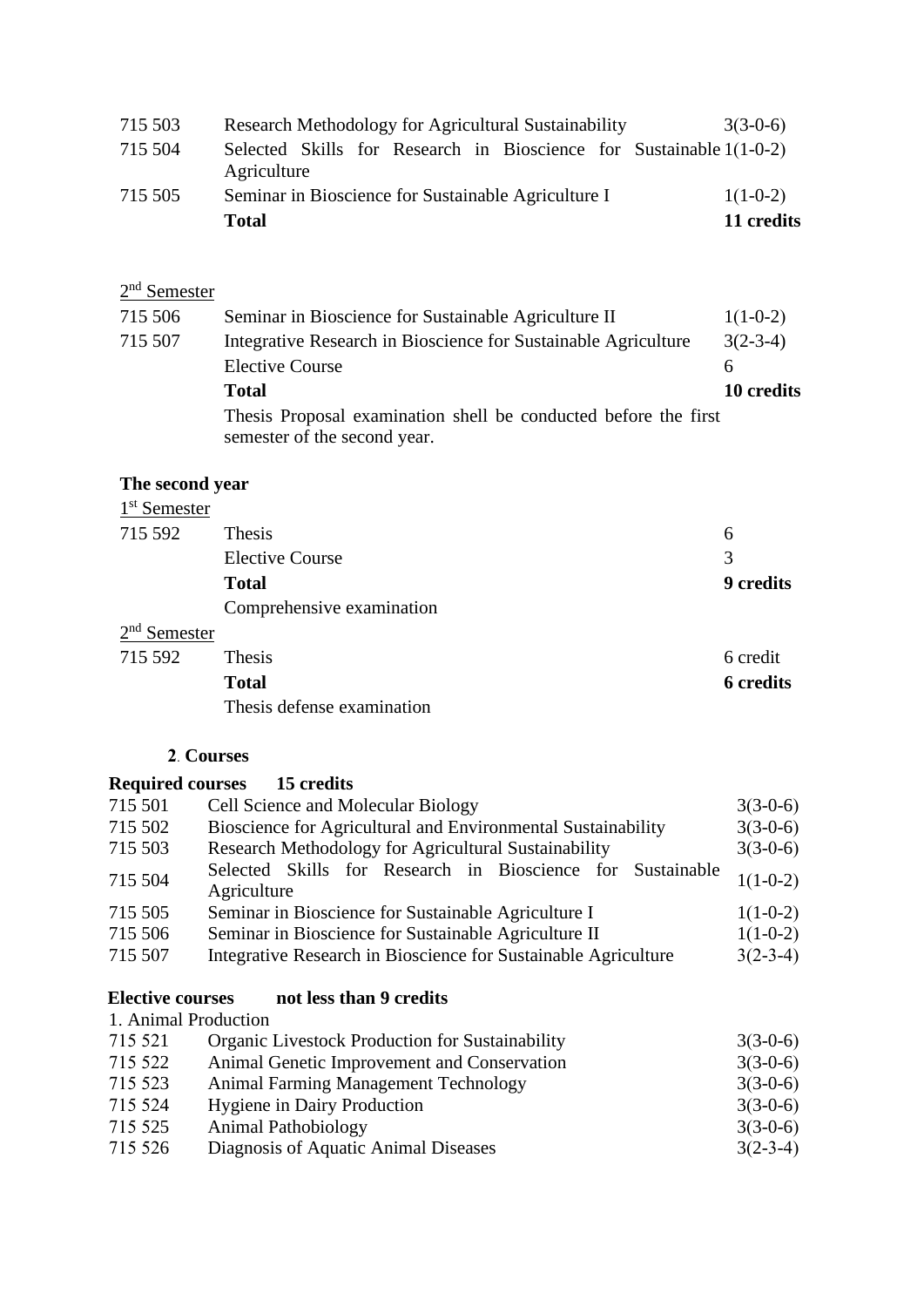## 2. Plant Production

| 715 527 | Genetic Improvement for Crop Production | $3(3-0-6)$ |
|---------|-----------------------------------------|------------|
| 715 528 | Plant Genetic Resource and Application  | $3(3-0-6)$ |
| 715 529 | Seed Technology                         | $3(2-3-4)$ |
| 715 530 | <b>Plant Pathology</b>                  | $3(2-3-4)$ |
| 715 531 | Postharvest Physiology and Technology   | $3(2-3-4)$ |
| 715 532 | <b>Integrated Pest Management</b>       | $3(2-3-4)$ |
|         |                                         |            |

3. Multidisciplinary

| 715 533 | Principle of King Rama IX Wisdom for Agricultural Sustainability | $3(3-0-6)$ |
|---------|------------------------------------------------------------------|------------|
| 715 534 | Natural Resources and Environmental Management                   | $3(3-0-6)$ |
| 715 535 | Ecology and Management of Aquatic Resources                      | $3(3-0-6)$ |
| 715 536 | Soil Fertility and Protection for Sustainable Agriculture        | $3(2-3-4)$ |
| 715 537 | Microbial Diversity and Agricultural Application                 | $3(2-3-4)$ |
| 715 538 | Food Safety Standard and International Policy                    | $3(3-0-6)$ |
| 715 539 | Agribusiness and Entrepreneurship                                | $3(3-0-6)$ |
| 715 540 | Modern Technology for Smart Farming Agriculture                  | $3(3-0-6)$ |
| 715 541 | Molecular Biology Techniques and Bioinformatics                  | $3(3-0-6)$ |
| 715 542 | Research in Agricultural Areas                                   | $3(3-0-6)$ |
| 715 543 | Enzyme Technology                                                | $3(3-0-6)$ |
| 715 544 | Selected Topics in Bioscience for Sustainable Agriculture        | $3(3-0-6)$ |
|         |                                                                  |            |
|         |                                                                  |            |

# **Thesis (equivalent to) 12 credits**

715 592 Thesis (equivalent to) 12 credits

# **Graduation Conditions:**

- Complete the courses as specified by the program with an average score of not less than 3.00 from the 4 levels score system or equivalent.
- Pass the comprehensive examination and English test in accordance with the Silpakorn University's Regulations on Graduate Study.
- Present a thesis and pass the final oral examination by the committee that the University has appointed. The examination shall be open to the general public who may be interested on the examined topic.
- Thesis work or part of the thesis must be either published in a journal or an international conference proceeding at least 1 publication.

# **Applicant Qualifications:**

The applicants must hold a bachelor's degree or equivalent in Agriculture, Science or a related field, or another degree by the consent of the Curriculum Administration Committee, Faculty of Animal Sciences and Agricultural Technology, Silpakorn University with GPA of 2.50 or higher in the 4 levels score system or equivalent. Age should be no more than 40 yearolds.